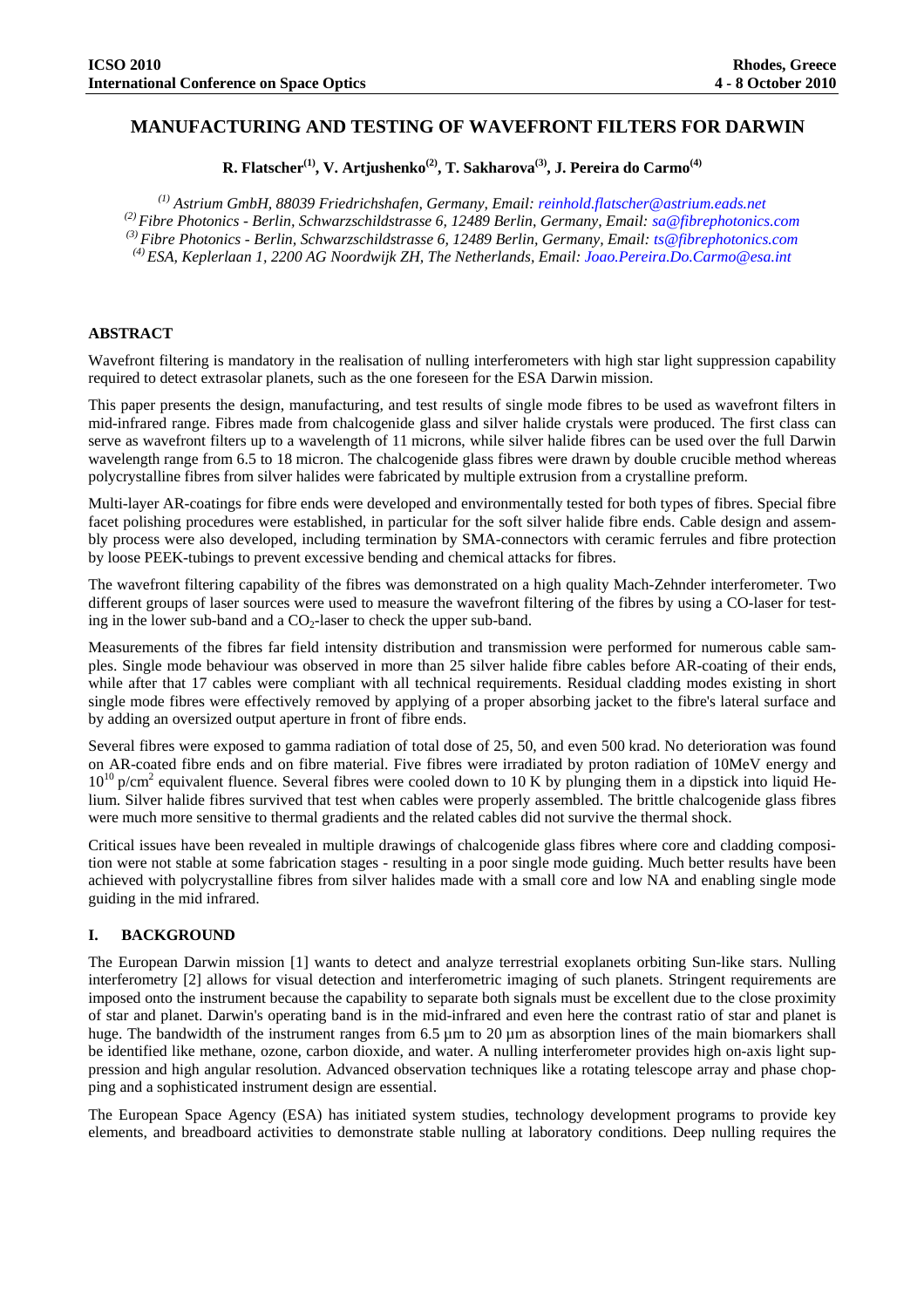individual interferometer arms to be equalised with respect to intensity, phase, and state of polarisation. Modal wavefront filtering of the output signals with single-mode fibres is required for removing the wavefront errors of affordable and feasible high-quality optics.

#### **II. SINGLE-MODE FIBRES FOR Darwin**

ESA initiated within its Darwin technology development program several single-mode fibre activities and Astrium has been awarded with one contract. We focused on polycrystalline silver halide that offers good transmission over the full Darwin band. The soft material must be extruded. The band between 6.5 and 11  $\mu$ m can be covered by drawn glass fibres made of GeAsSeTe (GAST). We proposed two subbands to keep the coupling losses low.

The specific requirements on the fibre are listed in Table 1 with emphasis on the suppression of higher order fibre modes.

| <b>Parameter</b>                           | Requirement                               |  |
|--------------------------------------------|-------------------------------------------|--|
| Wavelength range                           | $6.5$ to $20 \mu m$                       |  |
| Number of subbands                         | $\leq$ 3                                  |  |
| Total transmission                         | $> 57\%$                                  |  |
| Suppression ratio of<br>higher-order modes | $> 10^4$                                  |  |
| Maximum dimension                          | $40 \text{ cm}$                           |  |
| Operational temperature                    | 40 K                                      |  |
| Rotation of polarisation                   | $< 1$ degree                              |  |
| Radiation susceptibility                   | no damage or degradation<br>after 50 krad |  |
| Parameter reproducibility                  | 2% or better                              |  |

Table 1: Technical requirements on fibre samples.

The goal of this activity was to bring the technology from TRL4 up to TRL5-6. The fibre samples were put in protective tubings, the facets are polished and equipped with multilayer AR-coatings. The fibre ends are mounted in standard SMA connectors for comfortable experiencing.

The samples were exposed to the Darwin operating temperatures of <40 K and dedicated gluing techniques were developed to survive the cooling gradients.

Fibre cables and AR-coatings were irradiated by gamma and proton radiation of 50 krad and  $1.05 \cdot 10^{10}$  p/cm<sup>2</sup> and 10 MeV energy.

All manufactured samples have been performance tested before and after the environmental test by

- visual inspection of facets under microscope
- transmission of fibre
- mode suppression

EADS Astrium Germany led the activity and did the performance tests in a representative interferometer. All fibre samples have been produced by Fibre Photonics, UK.

## **III. MANUFACTURING OF HALIDE FIBRES**

Silver halides are soft and must be extruded. The number of extrusions must be minimised but also the amount of deformation per extrusion must be limited to achieve small grain size, god optical contact, and circular core shapes.

Careful mechanical combining of the preforms were the success for core circularity.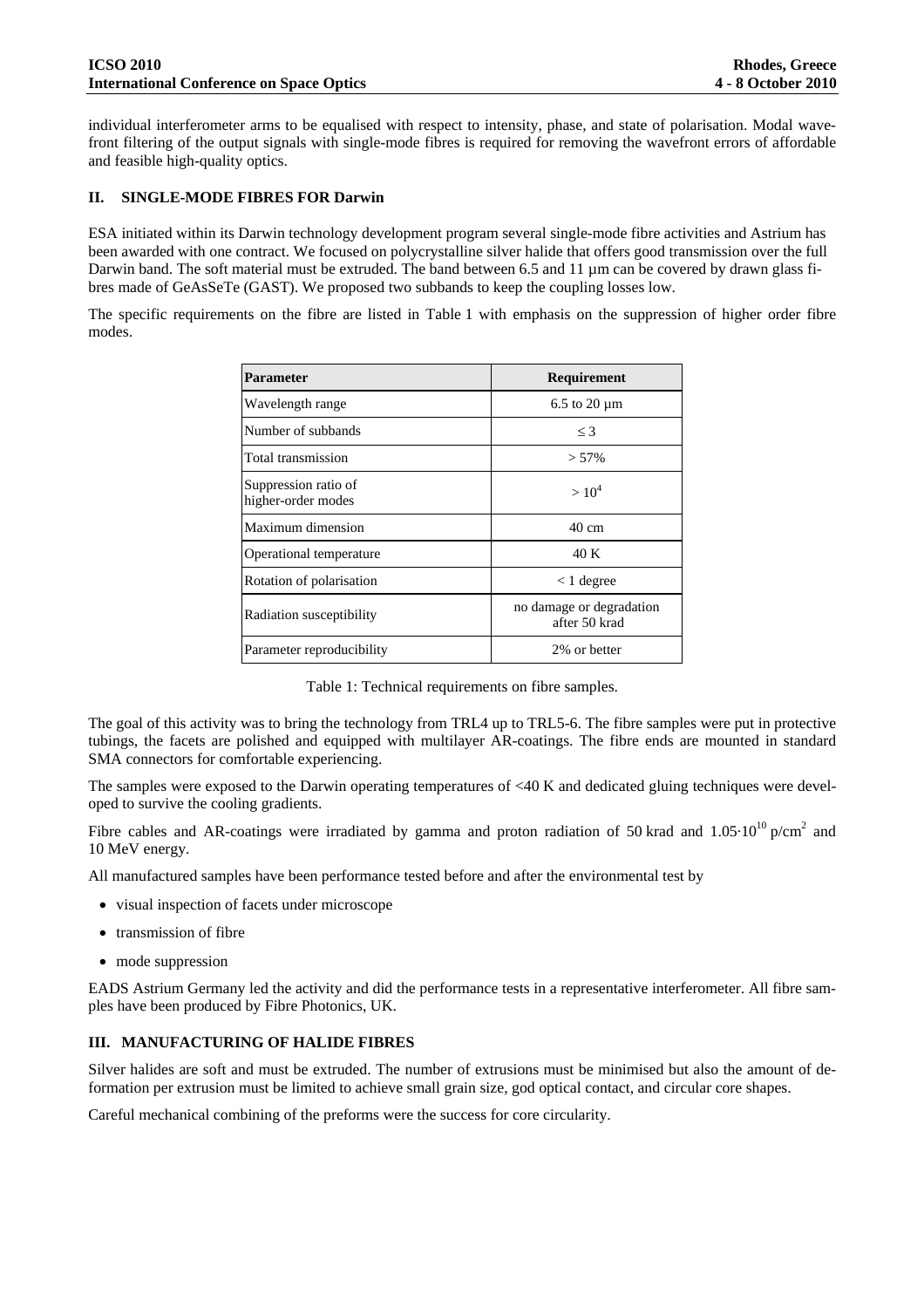For step-index fibres, the second order mode,  $LP_{11}$ , has a normalised cut-off frequency of

$$
V_C = \frac{2\pi\rho}{\lambda_C} \sqrt{n_{core}^2 - n_{clad}^2} = \frac{2\pi\rho}{\lambda_C} NA = 2.405
$$
\n<sup>(1)</sup>

below which it cannot exist. A fibre has to be designed for the lowest wavelength of operation,  $\lambda_c$ . Single mode behaviour can be achieved by reducing the numerical aperture, NA, and/or reducing the core radius,  $\rho$ . The refractive indices are given by  $n_{core}$  and  $n_{clad}$ .

We found that it is easier to manufacture fibres with large core diameter and low index difference as the other way around. Composition differences as low as 2% between core and cladding allow the use of silver halide even for the lower subband of 6.5 to 11  $\mu$ m.

Short fibres with a length of around 30 cm are recommended to keep the intrinsic damping low. Mode cleaning cannot be perfectly done if there are spurious small defects along the fibre. We attached an oversized pinhole at the fibre's output to achieve perfect mode suppression even for short and not optimum fibres.

All fibres are equipped with a pure silver layer attached on the cladding to efficiently absorb cladding modes.



polished ceramic ferrule details of polished fibre end multi-layer AR-coating applied



#### **IV. MANUFACTURING OF GLASS FIBRES**

GAST glass is transparent in the lower subband and were drawn from the double crucible method.

However, the glass is still brittle and must be inline coated by a plastic polymer to avoid breaking during coiling. Later this stabilising layer must be stripped again and must be replaced by a more effective cladding mode absorption layer.

The resulting fibre was sensitive to cooling gradients and did not survive the 40 K test. A protecting polymer layer on the absorbing layer is highly recommended but could not be realised for budgetary reasons.

Even worse was the fact that we were not able to find the right set of drawing process parameters to avoid mixing of core and cladding material. We varied pressure of outer crucible, pressure of inner crucible, temperature of crucibles, diameter of inner crucible, and drawing speed. Several different core and cladding glass compositions were tried.

The core diameter can be not easily determined in glass. Hence, the forming of a core was experimentally searched for and that was extremely time-consuming.

Finally, we switched to silver halide also in the lower subband. A core diameter of 45-55  $\mu$ m and 2% composition difference should allow to obtain single mode operation together with low insertion loss. A related CCN to the main contract has been released by ESA.

#### **V. PERFORMANCE TESTS**

The single-mode fibre needs some fibre length for establishing the unique spatial mode. Any perturbation within the fibre will cause small deviation from the pure single mode. The crystalline structure of polycrystalline material can have a serious impact on the shape and the homogeneity of the core. Hence, observing the spatial intensity distribution at the fibre output is not sufficient to characterise the mode suppression capability of a single mode fibre. However, measuring a Gaussian-like intensity profile at the fibre output independent on the launching conditions into the fibre is a first indicator for single-mode operation but for quantitative evaluation a test interferometer setup is certainly required.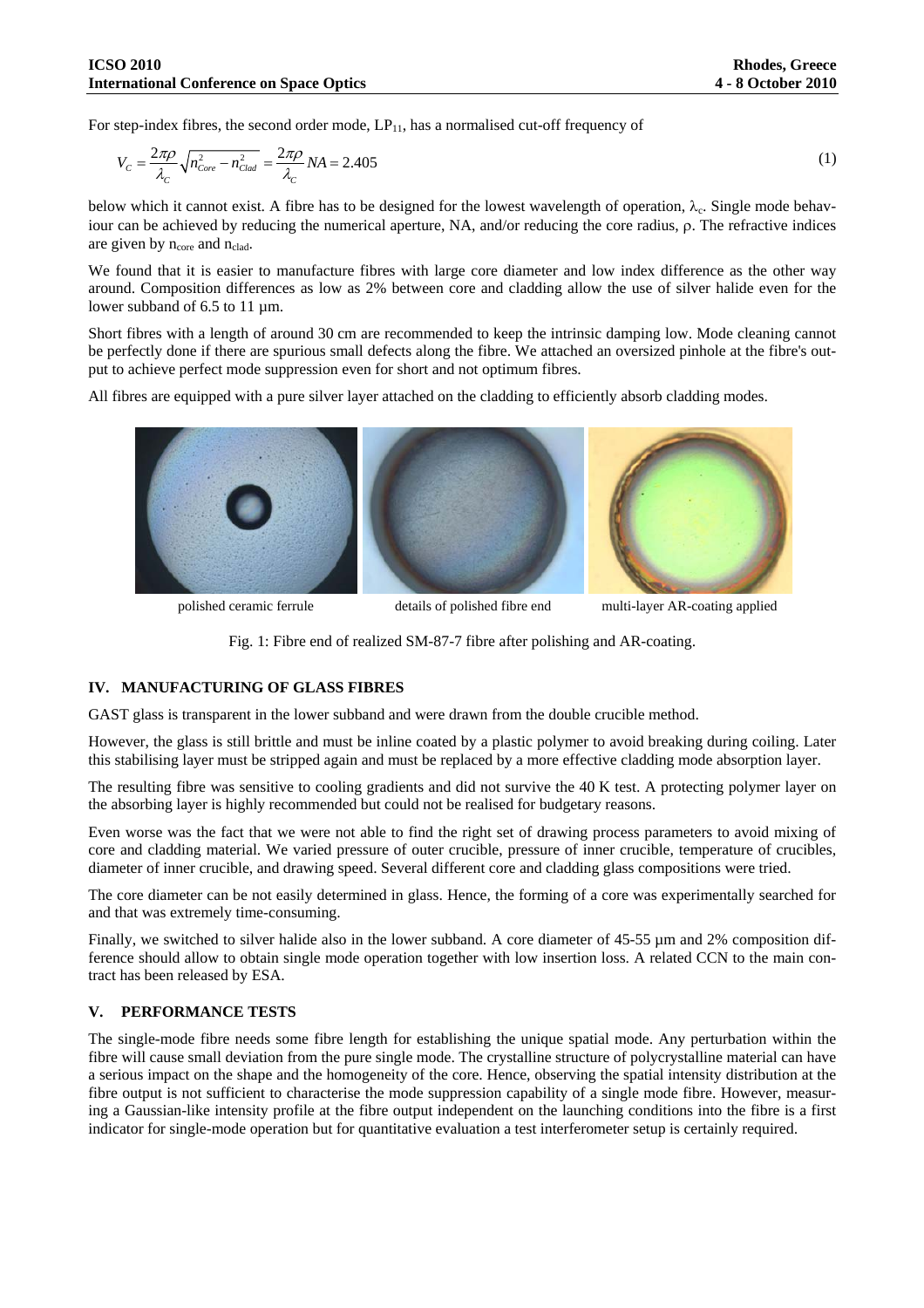We realised a highly symmetric Mach-Zehnder interferometer representative for Darwin and measured the power contrast ratio of constructive to destructive output with and without modal filter. The improvement in output power contrast can be directly designated to the fibre's filter action.

The rejection ratio of our interferometer setup without fibre is as low as hundred whereas with single-mode fibres we measured values of 14,900 maximum, limited only by the stability of the interferometer. Our setup was fed by a CO- or a CO<sub>2</sub>-laser and all components including the detector were optimised for both wavelengths.

### **A. Chalcogenide Fibre Samples**

We realised in total more than 35 different fibre samples made of chalcogenide GAST glass (germanium, arsenic, selenium, and tellurium). All fibres were drawn by the double crucible technique and the fibre diameter was adjusted by varying the drawing speed. The length of the fibre samples is typically around 25-30 cm. Photographs of the non ARcoated fibre ends are shown in Fig. 2.



SMA-connector with GAST fibre inserted

GAST fibre with 270  $\mu$ m diameter in more detail

Fig. 2: Facet of realized GAST fibre with 270 µm cladding diameter.

### **B. Silver-halide Fibre Samples**

Applying Eq. 1 single mode transmission can be obtained by reducing the numerical aperture or by reducing the core diameter. Using a low NA allows the increase of the core diameter and vice versa. For silver halide fibres the margin for playing with NA and core diameter is much lower. We experienced a limitation of the NA given by approximately 2-3% composition difference of core and cladding material. Below that value core and cladding are not separated anymore.

Best core quality is always achieved if the core is composed of 75% AgBr and 25% AgCl (eutectic point). We realised more than 46 fibre samples with large core (see Fig. 3) and 31 samples with reduced core (see Fig. 4). The samples are different in composition and core diameter. All fibres were made by multiple extrusions from a mechanically combined preform.



no aperture at output 100 µm aperture added

Fig. 3: Output intensity of realized SM-87-7 fibre with 47/500 core/cladding and 2% composition difference.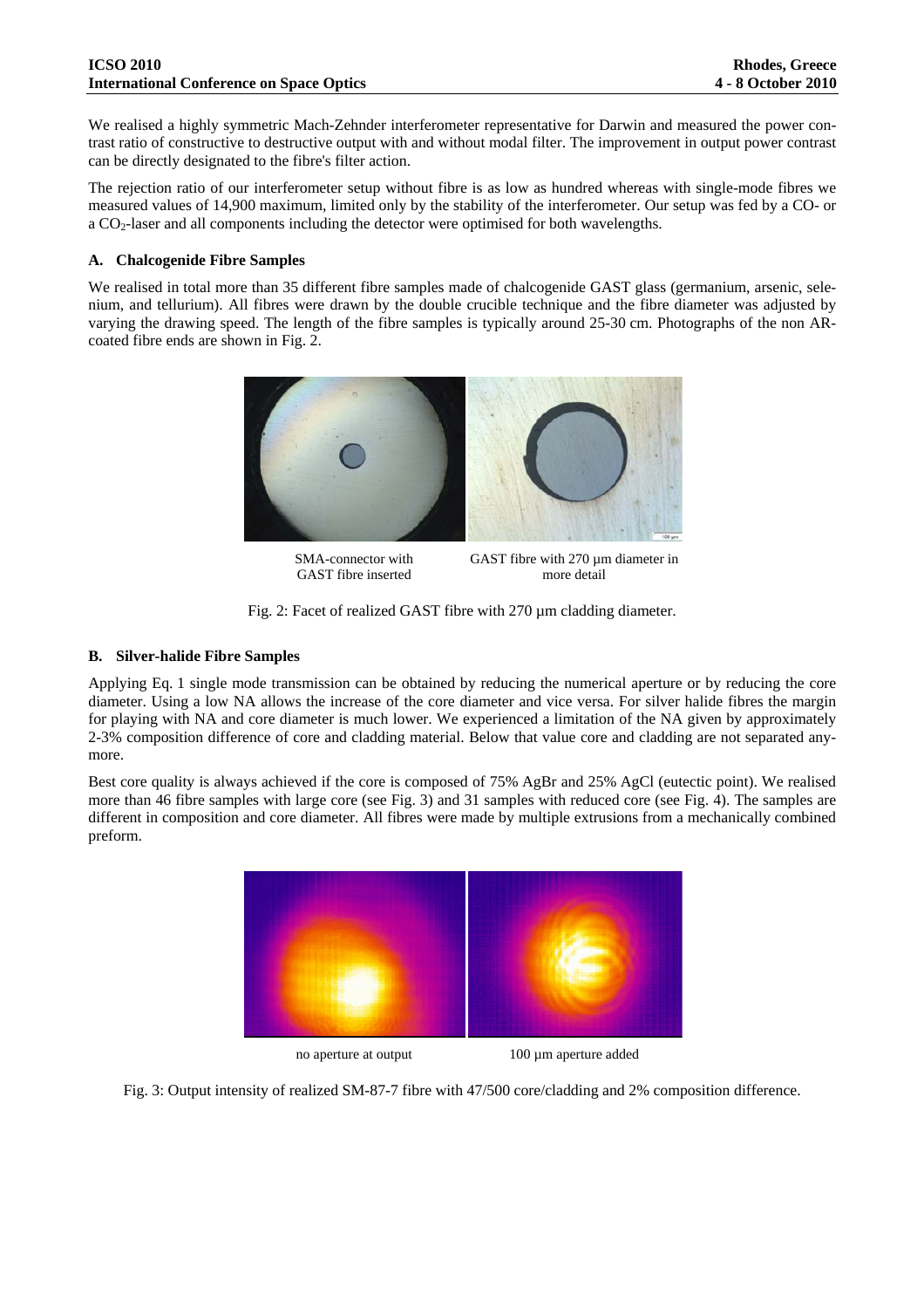

Fig. 4: Cross-section of realised SM-96 PIR fibre with 40/490 µm core/cladding and 2.5% composition difference.

25 fibres manufactured for the upper sub-band were prepared for multilayer AR-coating and 18 of them were accepted after that coating. Finally, 17 fibre samples passed the performance tests and were fully compliant to the requirements. The fibre length is again between 25 and 30 cm. All fibres have a special immersion layer on the cladding to reduce the cladding modes. Residual unwanted modes at the fibre output are efficiently suppressed by adding an oversized aperture.

## **VI. CONCLUSIONS**

We presented the results of manufacturing single-mode fibres to be used within the European Darwin mission and related applications. Single-mode fibres have been successfully produced from extruded poly-crystalline silver halide but still not from drawn chalcogenide glass. The achievements are summarised in Tab. 2.

| <b>Parameter</b>  | Silver halide<br>step index fibre |                                                     | Chalcogenide glass fibre    |
|-------------------|-----------------------------------|-----------------------------------------------------|-----------------------------|
| Wavelength        | 5.5 to 11 $\mu$ m, tested         | 10 to 20 $\mu$ m                                    | 5.5 to 11 µm                |
|                   | at $5.6$ and $10.6 \mu m$         | tested at 10.6 µm                                   | tested at 5.6 and 10.6 µm   |
| Core/             | 25/300                            | $47/500 \mu m$                                      | $16 - 25/235$ um            |
| cladding          | $45/500 \mu m$                    |                                                     | $35/283 \mu m$              |
| Operational tem-  | no cryogenic test done            | 40 K                                                | failed during               |
| perature          |                                   | 10 K passed                                         | cryogenic test              |
| Susceptibility to | not tested                        | 50 krad total                                       | 50 krad total dose exposed  |
| gamma radiation   |                                   | dose passed                                         | to multimode fibre          |
| Susceptibility to | not tested                        | exposed to 10 MeV protons of                        | proton irradiation not per- |
| proton radiation  |                                   | $10^{10}$ p/cm <sup>2</sup> but still not evaluated | formed                      |
| Higher-order mode | under test                        | >14,900                                             | no single                   |
| suppression       | now                               | at $10.6 \mu m$                                     | mode seen                   |

Table 2: Achievements of single-mode fibre development activity on both fibre technologies.